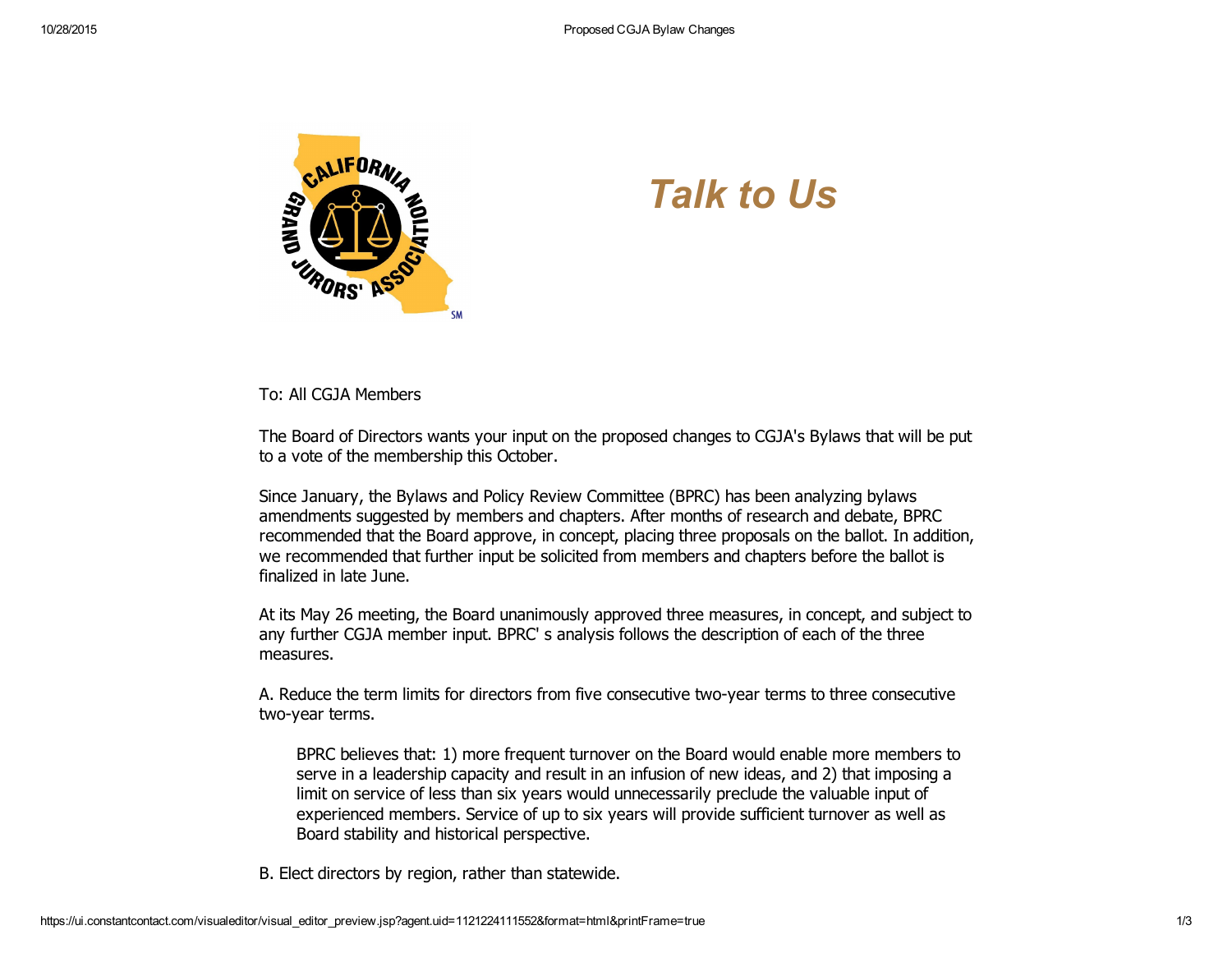## 10/28/2015 Proposed CGJA Bylaw Changes

BPRC believes that with regional elections, members would be more likely to know the candidates running for the director positions and have better ongoing interaction with "their" directors. This would enhance director responsiveness and communications between the membership and the Board.

C. Add regional residency as a qualification for directors and allow the Board to remove a director who does not maintain residency within the region in which he or she is nominated and elected (If regional voting under B. is approved.).

A nonprofit corporation may adopt director qualifications and provide for the board's removal of any director who fails to maintain those qualifications. Currently, the only qualification is that directors be voting members of CGJA. Assuming regional voting is adopted, this measure would add regional residency as a director qualification and authorize the Board to declare a vacancy in the position of a director who fails to maintain his or her regional residency.

Note: The removal of members of a board of a California public benefit corporation is restricted in order to protect members' voting rights. Removal by the membership is recognized by existing state law. However, the board can remove one of its members only for the member's failure to remain qualified.

The Board and BPRC want to hear from you about these suggested bylaws changes before the ballot goes to the printer. Please send us any questions or comments you have about them.

And if you have ideas for any additional bylaws amendments, send those along as well, and we will start the review process for them for later consideration by the Board and the membership.

In order to meet our ballot deadline on the three measures, we need your input by Monday June 15th. You can contact us at [president@cgja.org](mailto:president@cgja.org).

Thank you!

Gary Spaugh and Karen Jahr, Co-Chairs CGJA Bylaws and Policy Review Committee May 2015

*STAY CONNECTED*